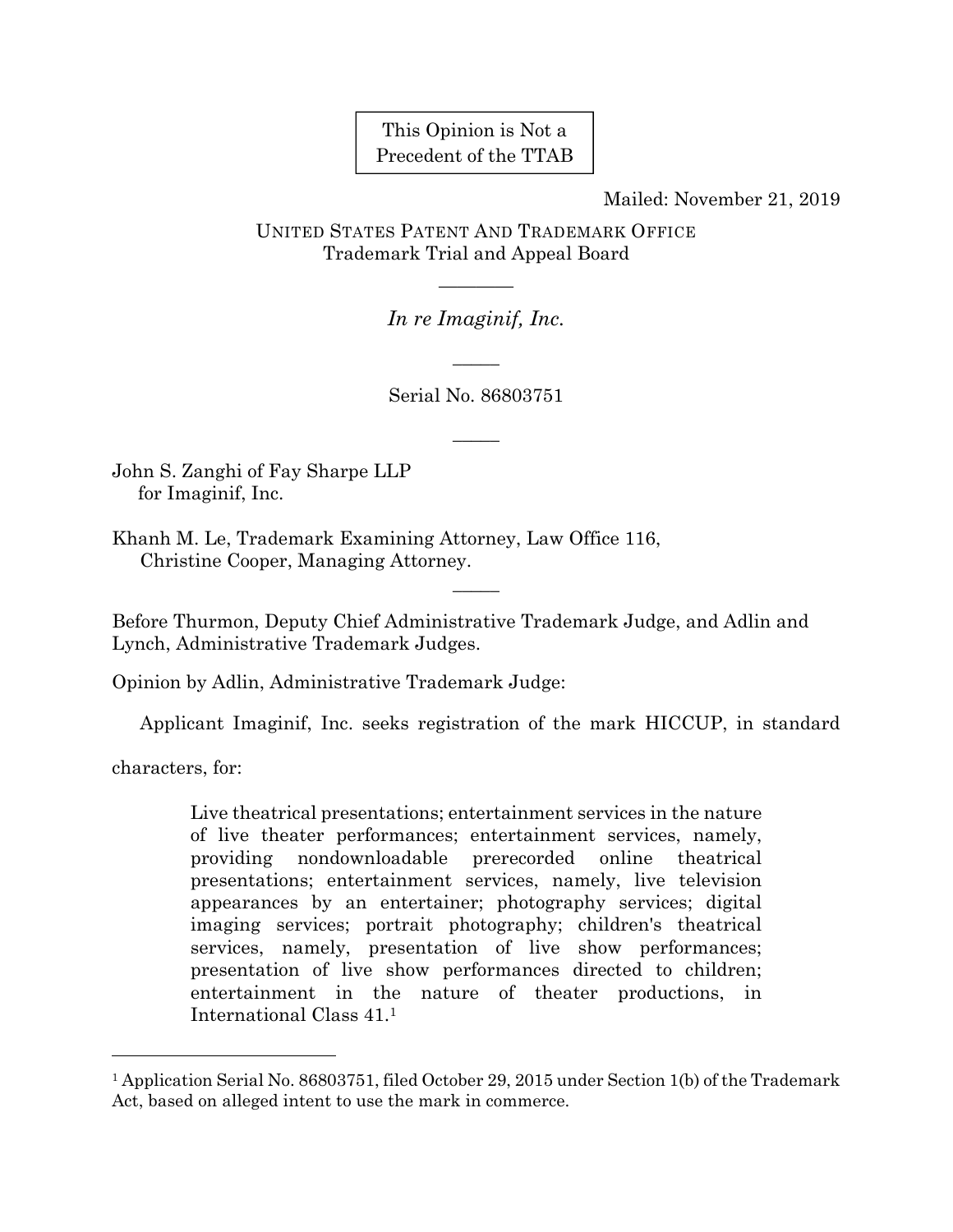The Examining Attorney refused registration under Sections 1 and 45 of the Trademark Act on the ground that the specimens submitted in support of Applicant's Statement of Use do not show use of the mark in commerce. Specifically, the Examining Attorney found that the mark shown in the specimens does not "match" the mark shown in the application's drawing.2 After the refusal became final, Applicant appealed and Applicant and the Examining Attorney filed briefs. We reverse.

### **I. The Specimens**

 $\overline{a}$ 

Applicant submitted two specimens with its Statement of Use, the relevant portions of which are displayed below:



<sup>2</sup> The Examining Attorney originally issued, but later withdrew, two additional refusals: (1) HICCUP merely identifies character names and does not function as a service mark; and (2) the specimens do not show a "direct association" between the mark HICCUP and the identified services.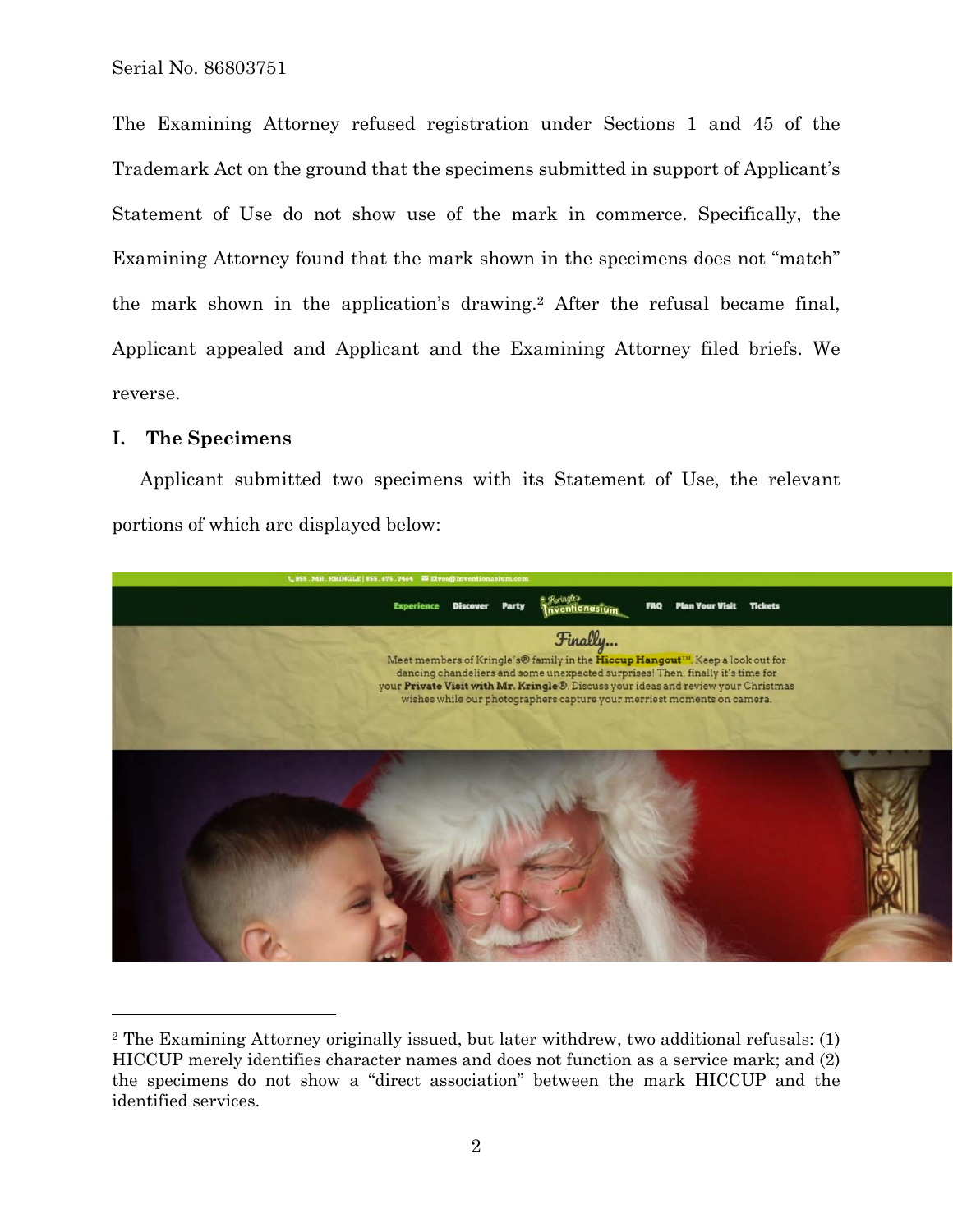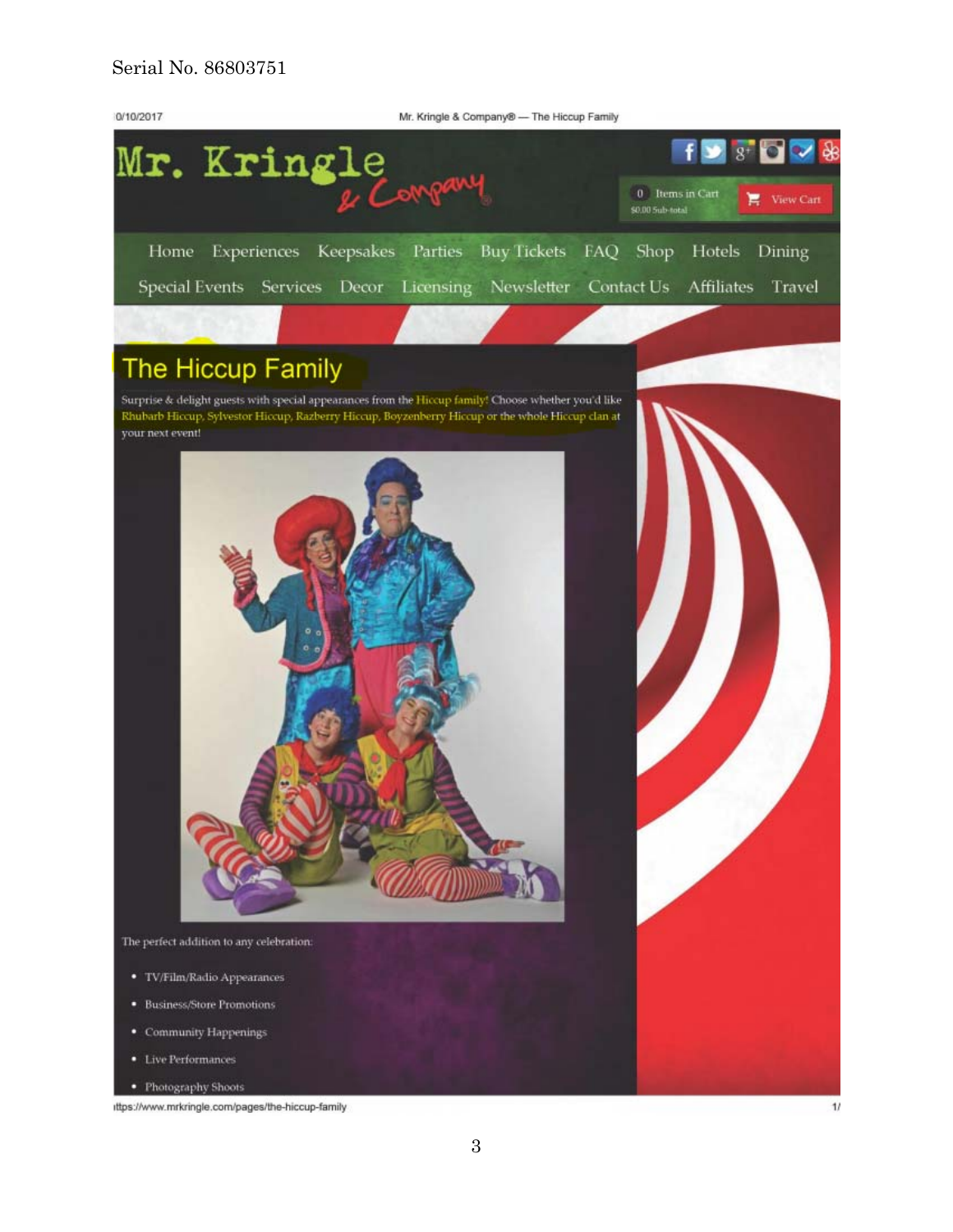Statement of Use filed November 3, 2017.

#### **II. Arguments on Appeal**

The Examining Attorney argues that the mark in Applicant's drawing, HICCUP in standard characters, is not a "substantially exact representation of the mark as used" in commerce as shown by the specimens, in violation of Trademark Rule 2.51(a). 6 TTABVUE 4. Specifically, in the first specimen, the term appears in a compound term ("Meet members of Kringle's® family in the **Hiccup Hangout**™."). *Id.* In the second specimen, the term appears in additional compound terms ("The Hiccup Family" and "the whole Hiccup clan"), and in character names ("Surprise and delight guests with special appearances from the Hiccup family! Choose whether you'd like Rhubarb Hiccup, Sylvestor Hiccup, Razberry Hiccup, Boyzenberry Hiccup or the whole Hiccup clan at your next event!). *Id.* According to the Examining Attorney, in both specimens "[t]he mark 'hiccup' does not create a separate and distinct commercial impression from the words 'hangout,' 'family,' 'rhubarb,' 'Sylvestor,' 'Razberry,' 'Boyzenberry' or 'clan,' …." *Id.* at 5. The Examining Attorney points out that in both specimens, HICCUP "is not physically or visually separated from these other words," and that it is also "conceptually integrated with these other words," in that it "conveys the meaning of a last name rather than its normal dictionary meaning." *Id.*

Applicant argues that the term HICCUP has a "separate and distinct commercial impression" apart from the other parts of the compound terms in which it appears, and that the term HICCUP is what distinguishes Applicant's services from those of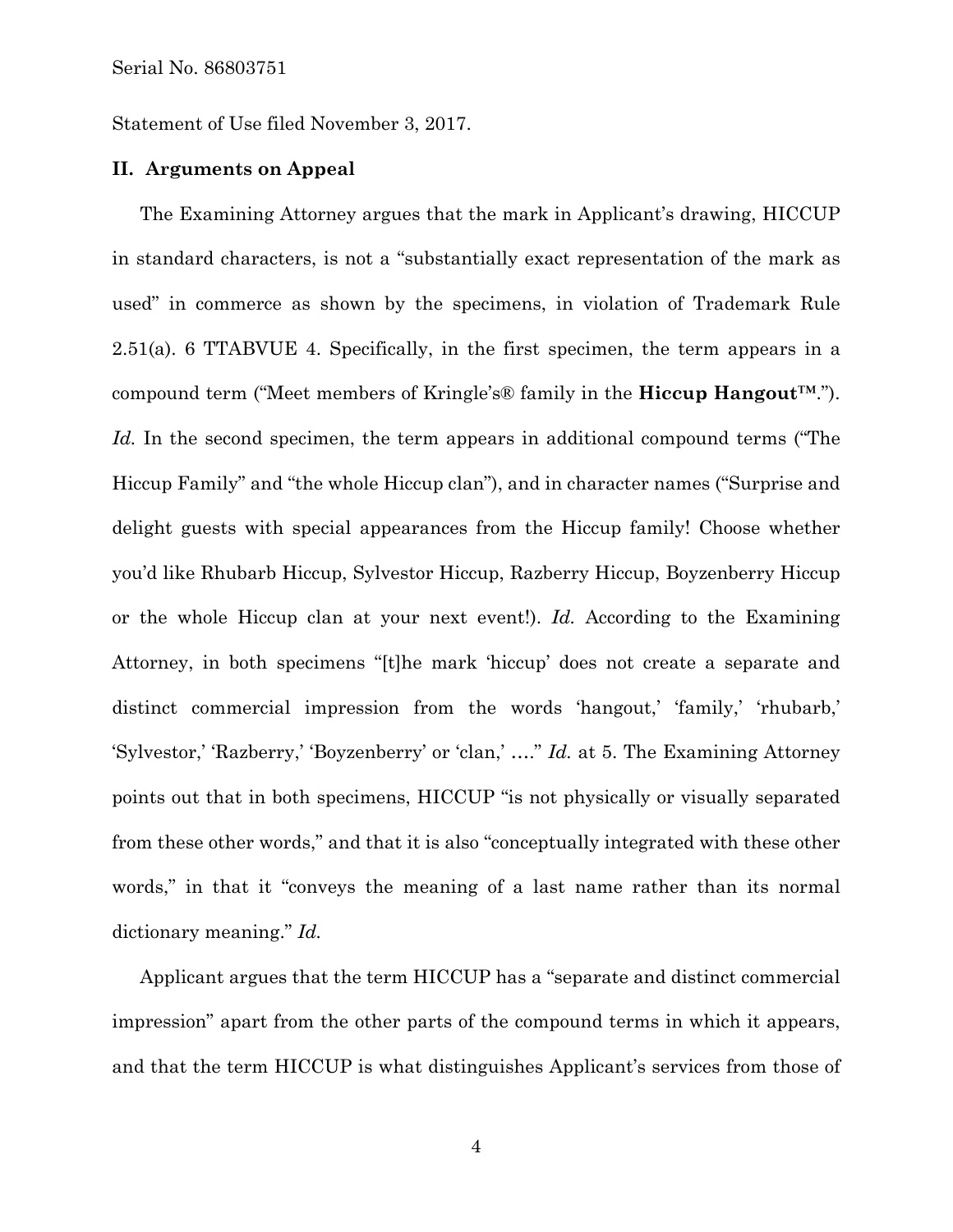others. 4 TTABVUE 5-6. According to Applicant, the specimens reveal that HICCUP is used in a "variety of different ways" to identify different aspects of Applicant's services, including meeting "members of Kringle's® family in the **Hiccup Hangout**™," where the Hiccup family spends time, and meeting the Hiccup family (or "clan") itself, which consists of Rhubarb, Sylvestor, Razberry and Boyzenberry Hiccup. *Id.* at 5-7.

### **III. Analysis**

The drawing of Applicant's mark "must be a substantially exact representation of the mark as used on or in connection with the goods and/or services," as shown by the specimens. Trademark Rule 2.51(a), 37 C.F.R. § 2.51(a). At the same time, however, because Applicant seeks registration under Section 1 of the Act, it "has some latitude in selecting the mark it wants to register," and "may seek to register any portion of a composite mark if that portion presents a separate and distinct commercial impression which indicates the source of applicant's goods or services and distinguishes applicant's goods or services from those of others." *In re 1175856 Ontario Ltd.*, 81 USPQ2d 1446, 1448 (TTAB 2006); *see also In re Chemical Dynamics Inc.*, 839 F.2d 1569, 5 USPQ2d 1828, 1830 (Fed. Cir. 1988) (in context of an attempt to register the "background portion" of a mark, holding that the applicant "must show that the portion sought to be registered creates a separate and distinct commercial impression, which thereby performs the trademark function of identifying the source of the merchandise to consumers"). Indeed, in appropriate cases we "may recognize the right to registration of one part of an owner's mark consisting of two parts." *In re Servel, Inc.*, 181 F.2d 192, 85 USPQ 257, 260 (CCPA 1950).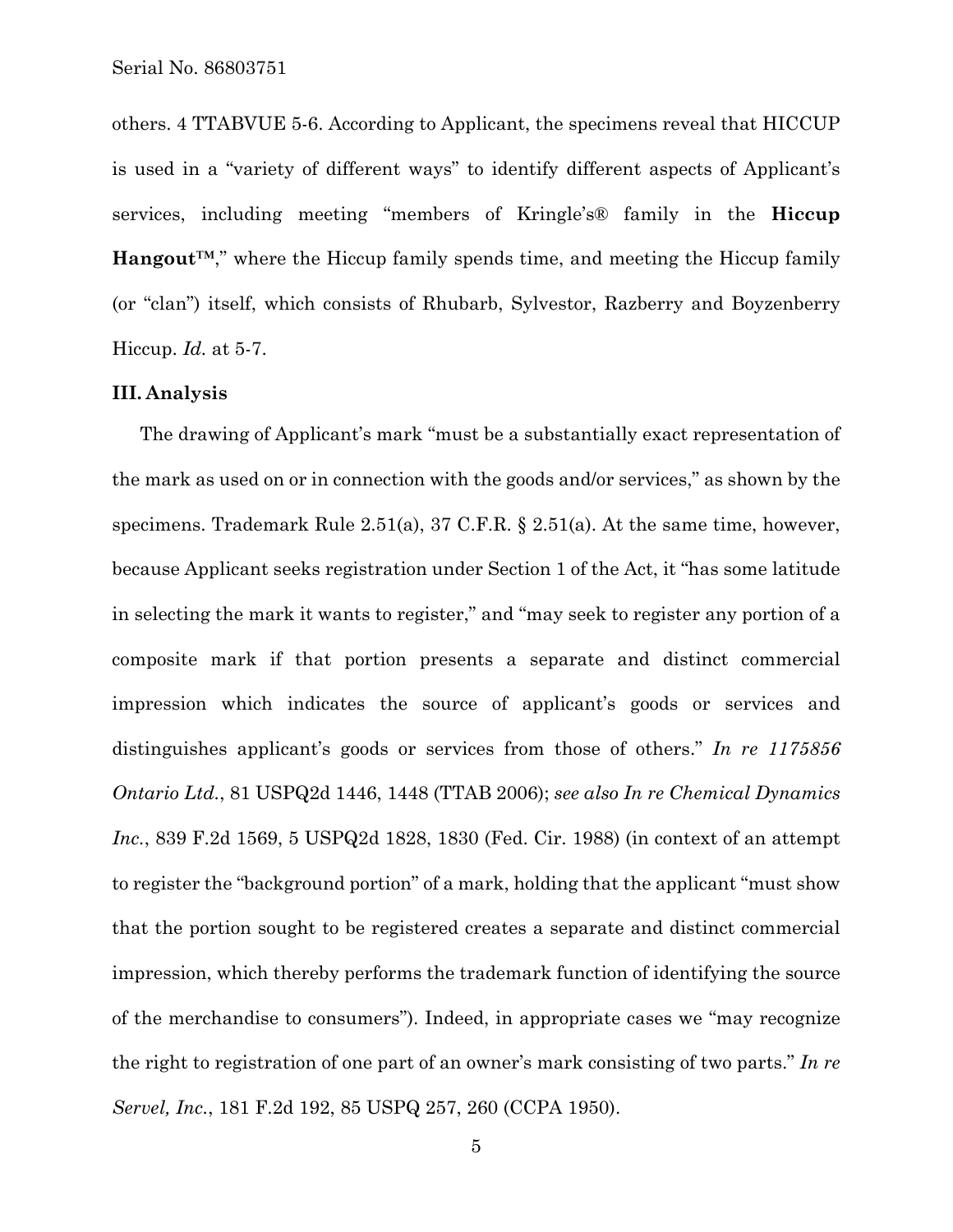$\overline{a}$ 

Here, we agree with Applicant that HICCUP in standard characters, the mark in the application's drawing, is a "substantially exact representation" of the mark as used on the specimens in connection with Applicant's entertainment and other services. In fact, while the specimens do not depict HICCUP alone, the terms with which the mark is used serve to highlight that the source-identifier in the specimens is the term HICCUP alone, notwithstanding that HICCUP appears with other terms.

For example, the term "hangout" in the composite HICCUP HANGOUT™ refers to the place where the HICCUP family spends time. 4 TTABVUE 10 (dictionary definition of "hangout" attached to Applicant's Appeal Brief); 6 TTABVUE 8 (different but substantively similar dictionary definition of "hangout" attached to Examining Attorney's Appeal Brief).3 Similarly, the term "family" in the composite HICCUP FAMILY refers to what HICCUP identifies, a family or "clan" named HICCUP. Finally, and in the same way, the terms "Rhubarb," "Sylvestor," "Razberry" and "Boyzenberry" merely identify by personal name individual members of the HICCUP clan.

We find that consumers encountering HICCUP as it is used in the specimens would view HICCUP as presenting a "separate and distinct commercial impression

<sup>3</sup> Both Applicant and the Examining Attorney requested that we take judicial notice of dictionary definitions of "hangout," which indicate that when used as a noun, the term means a place where one spends time. We have done so. The Board may take judicial notice of dictionary definitions, including online dictionaries that exist in printed format or have regular fixed editions. *In re Cordua Rests. LP*, 110 USPQ2d 1227, 1229 n.4 (TTAB 2014), *aff'd*, 823 F.3d 594, 118 USPQ2d 1632 (Fed. Cir. 2016); *Threshold TV Inc. v. Metronome Enters. Inc.*, 96 USPQ2d 1031, 1038 n.14 (TTAB 2010).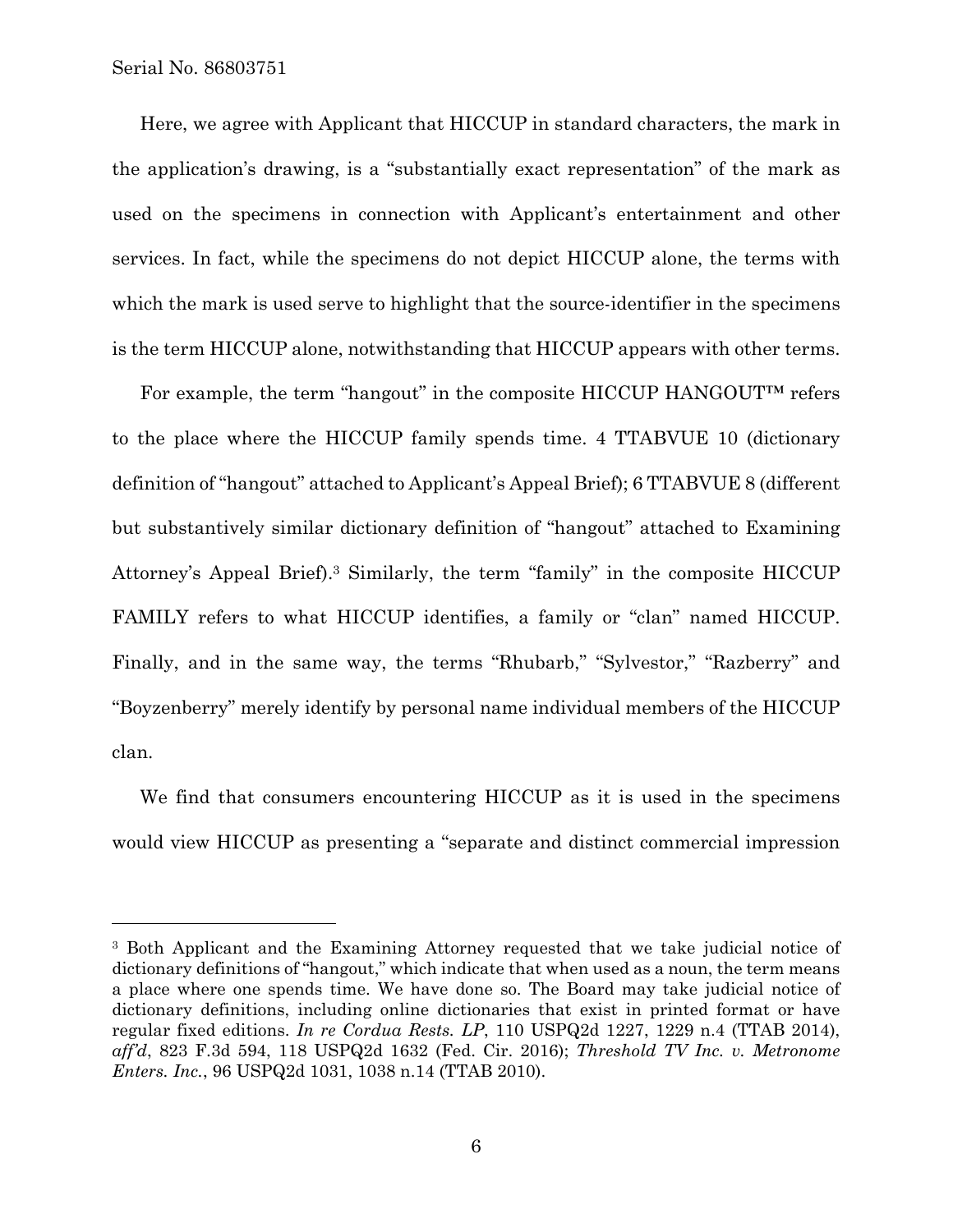which indicates the source of Applicant's services. In each instance, the specimens reveal that Applicant's services are provided by the HICCUP family/clan or its members, whether the services are provided in the HICCUP HANGOUT or elsewhere, and whether the services are provided by Rhubarb, Sylvestor, Razberry and Boyzenberry HICCUP all together, individually, or in some other combination. As the second specimen proclaims: "Choose whether you'd like Rhubarb Hiccup, Sylvestor Hiccup, Razberry Hiccup, Boyzenberry Hiccup or the whole Hiccup clan at your next event!" Thus, a consumer encountering the specimens would recognize HICCUP, used in a number of ways, as making its own commercial impression as a source indicator.

Our decision here is consistent with a number of analogous cases. *Institut National Des Appellations D'Origine v. Vintners Int'l Co.*, 958 F.2d 1574, 22 USPQ2d 1190, 1196 (Fed. Cir. 1992) (affirming Board's finding that CHABLIS WITH A TWIST is not a mutilation of the mark that was actually used, CALIFORNIA CHABLIS WITH A TWIST); *In re Royal BodyCare, Inc.*, 83 USPQ2d 1564 (TTAB 2007) (reversing refusal to register NANOCEUTICAL where specimen displayed term "embedded in the phrase RBC'S NANOCEUTICAL"); *In re Raychem Corp.*, 12 USPQ2d 1399 (TTAB 1989) (reversing refusal to register TINEL-LOCK for metal rings for attaching a cable shield to an adapter where mark as used on the specimens was TRO6AI-TINEL-LOCK-RING); *In re Berg Elecs., Inc.*, 163 USPQ 487 (TTAB 1969) (reversing refusal to register GRIPLET where specimen showed use of BERG GRIPLET); *In re Emco, Inc.*, 158 USPQ 622, 623 (TTAB 1968) (reversing refusal to